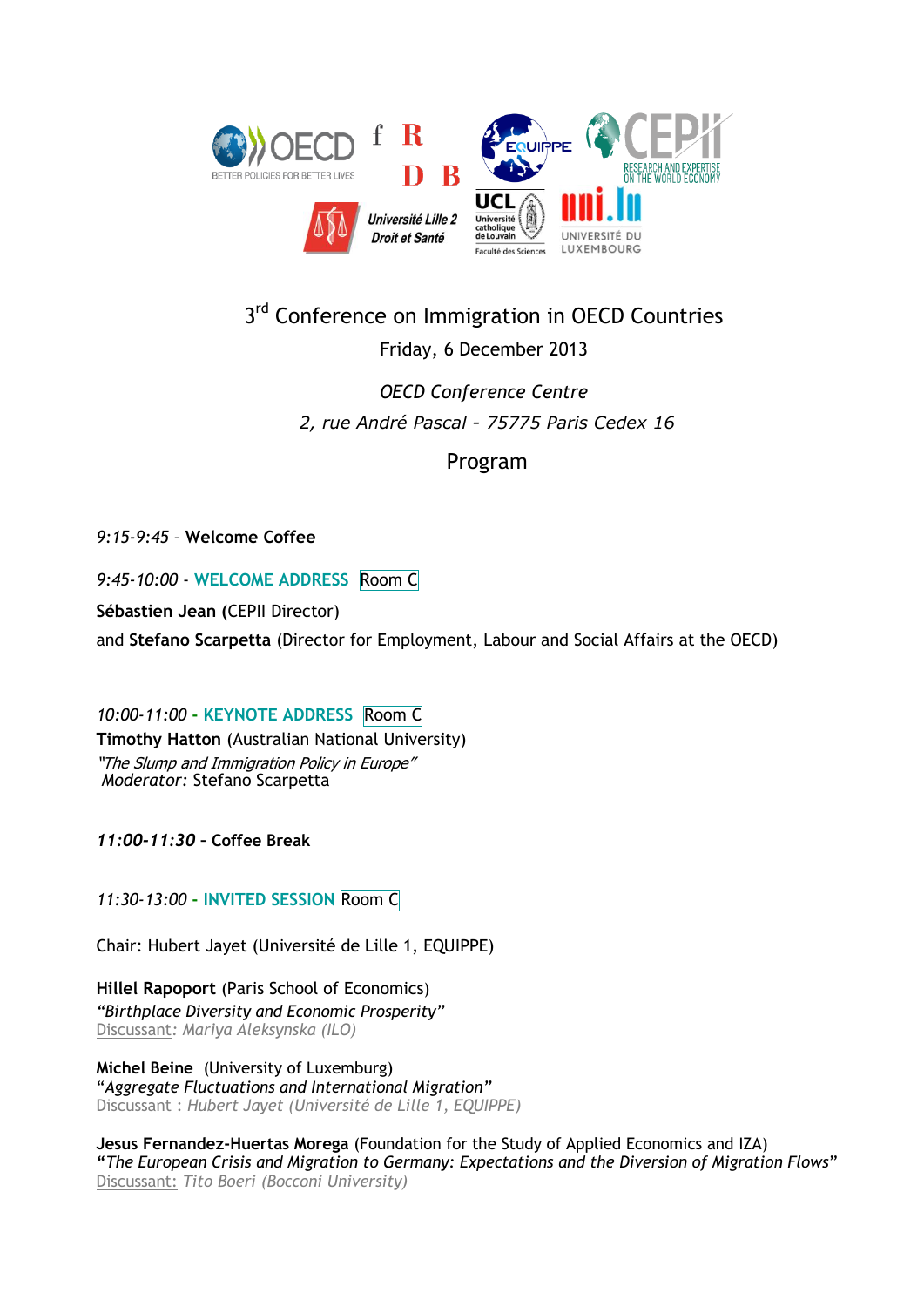| 14:30- 16:00 - Parallel Sessions 1                                                                                                                                                                                                                                                                                                                                                                                                                                                                                                                                                                                                                                                                                                                                                                                                                         |                                                                                                                                                                                                                                                                                                                                                                                                                                                                                                                                                                                                                                                                                                      |
|------------------------------------------------------------------------------------------------------------------------------------------------------------------------------------------------------------------------------------------------------------------------------------------------------------------------------------------------------------------------------------------------------------------------------------------------------------------------------------------------------------------------------------------------------------------------------------------------------------------------------------------------------------------------------------------------------------------------------------------------------------------------------------------------------------------------------------------------------------|------------------------------------------------------------------------------------------------------------------------------------------------------------------------------------------------------------------------------------------------------------------------------------------------------------------------------------------------------------------------------------------------------------------------------------------------------------------------------------------------------------------------------------------------------------------------------------------------------------------------------------------------------------------------------------------------------|
| 1A- Business cycles, public opinion and<br>migration trends in OECD countries<br>Room CC18<br>Chair: Lionel Ragot (Université Paris Ouest and<br>CEPII)<br>1- Julia Jauer (OECD), Thomas Liebig<br>(OECD), John Martin (OECD) and Patrick<br>Puhani (University of Hannover)<br>"Migration as an adjustment mechanism in<br>the crisis? A comparison of Europe and the<br><b>United States"</b><br>Discussant: Hippolyte d'Albis<br>2- Hippolyte d'Albis (Paris School of<br>Economics), Ekram Boubtan (CERDI, Université<br>d'Auvergne) and Dramane Coulibaly<br>(EconomiX-CNRS, Université Paris Ouest)<br>"Immigration Policy and macroeconomic<br>Performances in France"<br>Discussant: Cedric Gorinas<br>3- Cedric Gorinas (The Danish National Centre<br>for Social Research) and Mariola Pytliková<br>(The Danish Institute for Local and Regional | 1B- Immigration, labour market and<br>welfare<br>Room CC16<br>Chair: Thomas Liebig (OECD)<br>1- Luca Marchiori (Central Bank of<br>Luxembourg), Patrice Pieretti (CREA,<br>Université du Luxembourg) and Benteng Zou<br>(CREA, Université du Luxembourg)<br>"Immigration, occupational choice<br>and public employment"<br>Discussant: Osea Giuntella<br>2- Osea Giuntella (University of Oxford, IZA)<br>and Fabrizio Mazzonna (University of Lugano,<br>MEA)<br>"Immigration, Working Conditions, and<br>Health"<br>Discussant: Mehtap Akgüç<br>3- Mehtap Akgüç (IZA and Toulouse School of<br>Economics)<br>"Do Visas Matter? Labor Market Outcomes of<br>Immigrants in France by Visa Classes at |
| Government Research)                                                                                                                                                                                                                                                                                                                                                                                                                                                                                                                                                                                                                                                                                                                                                                                                                                       | Entry"                                                                                                                                                                                                                                                                                                                                                                                                                                                                                                                                                                                                                                                                                               |
| "The influence of attitudes toward<br>immigrants on international migration"<br>Discussant : Julia Jauer                                                                                                                                                                                                                                                                                                                                                                                                                                                                                                                                                                                                                                                                                                                                                   | Discussant : Luca Marchiori                                                                                                                                                                                                                                                                                                                                                                                                                                                                                                                                                                                                                                                                          |
| 16:00-16:30 - Coffee Break                                                                                                                                                                                                                                                                                                                                                                                                                                                                                                                                                                                                                                                                                                                                                                                                                                 |                                                                                                                                                                                                                                                                                                                                                                                                                                                                                                                                                                                                                                                                                                      |

## **16:30- 18:00 - Parallel Sessions 2 2A-Socio-economic aspects of migration** Room CC18 **2B-Migrant selection and international transferability of skills**  Room CC16 Chair: Maëlan Le Goff (CEPII) Chair: Jean Christophe Dumont (OECD) 1- **Nicolas Fleury** (Center for Studies and Forecasting-Alpha Group and EQUIPPE-1-Costanza Biavaschi (Institute for the Study